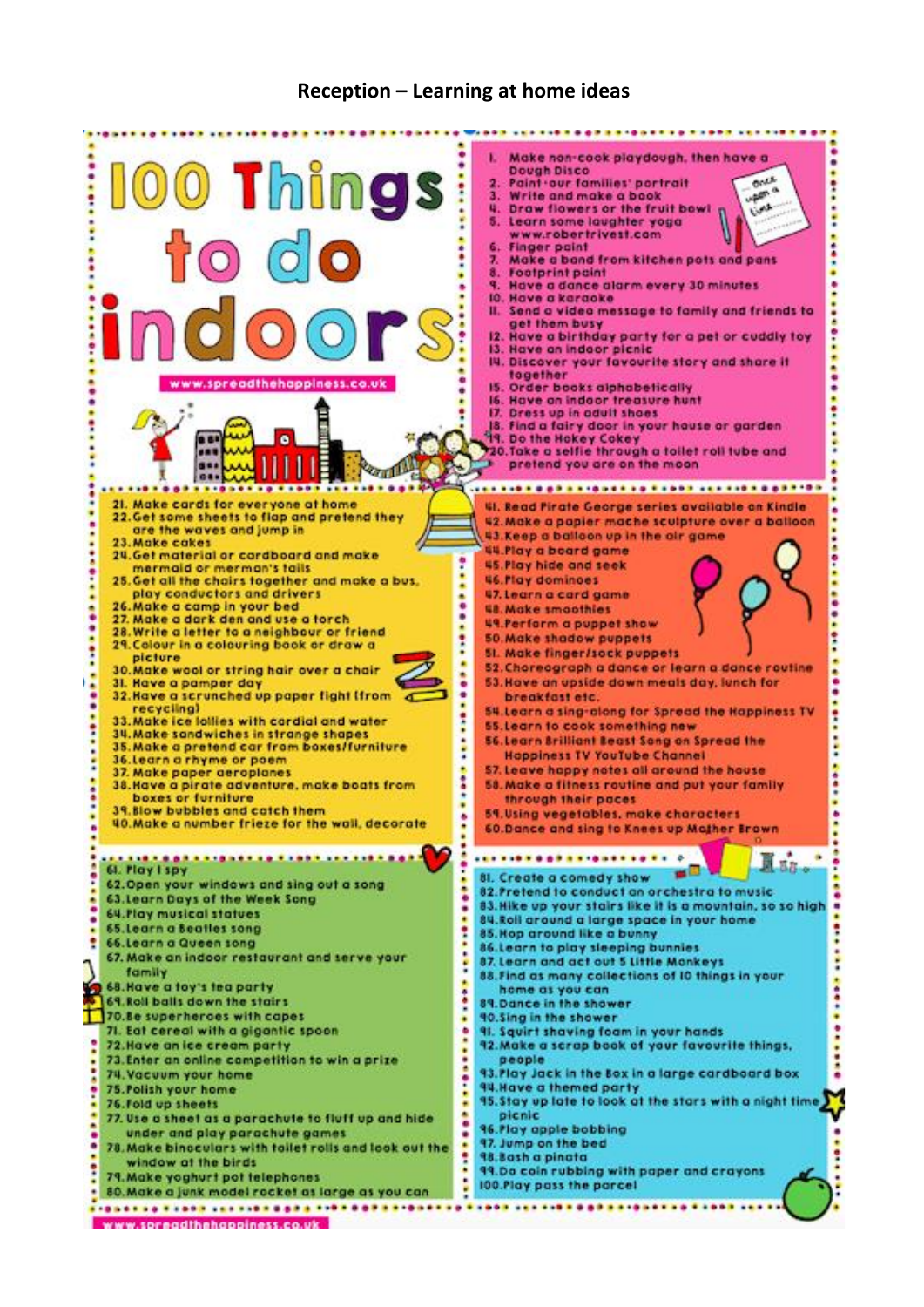There are lots of FREE home learning ideas and activities available on the internet for you and your child/ren to enjoy! Lots of websites are offering free subscriptions due to the Coronavirus. Choose some from the list above and click on the images below to check out the ideas, games and activities on these free websites.

| The Ladybird's Adventures<br>100 OUTDOOR<br><b>ACTIVITIES</b><br><b>FOR KIDS</b> | Lots of fun outdoor ideas you can use in the garden.<br>No need to register.                                                                                                           |
|----------------------------------------------------------------------------------|----------------------------------------------------------------------------------------------------------------------------------------------------------------------------------------|
| PhonicsPlay.co.uk                                                                | Username: march20<br>password: home<br>We use the games on this website to help the children<br>remember what they have been taught in phonics,<br>which will help them learn to read! |
| <b>OxfordOWL</b>                                                                 | Register for free to access the free ebooks $-$ you just<br>need to add your email address and create a<br>password                                                                    |
| twink                                                                            | Register and download resources for free - you just<br>need to add your email address, create a password<br>and use the offer code: UKTWINKLHELPS.                                     |
|                                                                                  | Have a go at some the activities in the 'Building with<br>Beginning Readers' section. No need to register                                                                              |
| Cosmic Kids                                                                      | Yoga, mindfulness and relaxation activities for<br>children. No need to register                                                                                                       |
| <b>Top</b> marks                                                                 | Maths, literacy and phonics games, activities & stories<br>to enjoy. No need to register                                                                                               |
| G2                                                                               | Thousands of ebooks to choose from. Access is free<br>for 30 days, you just need to add your email address<br>and create a password                                                    |
| Tricky word songs<br>the<br><b>ricky Words</b>                                   | No need to register.                                                                                                                                                                   |